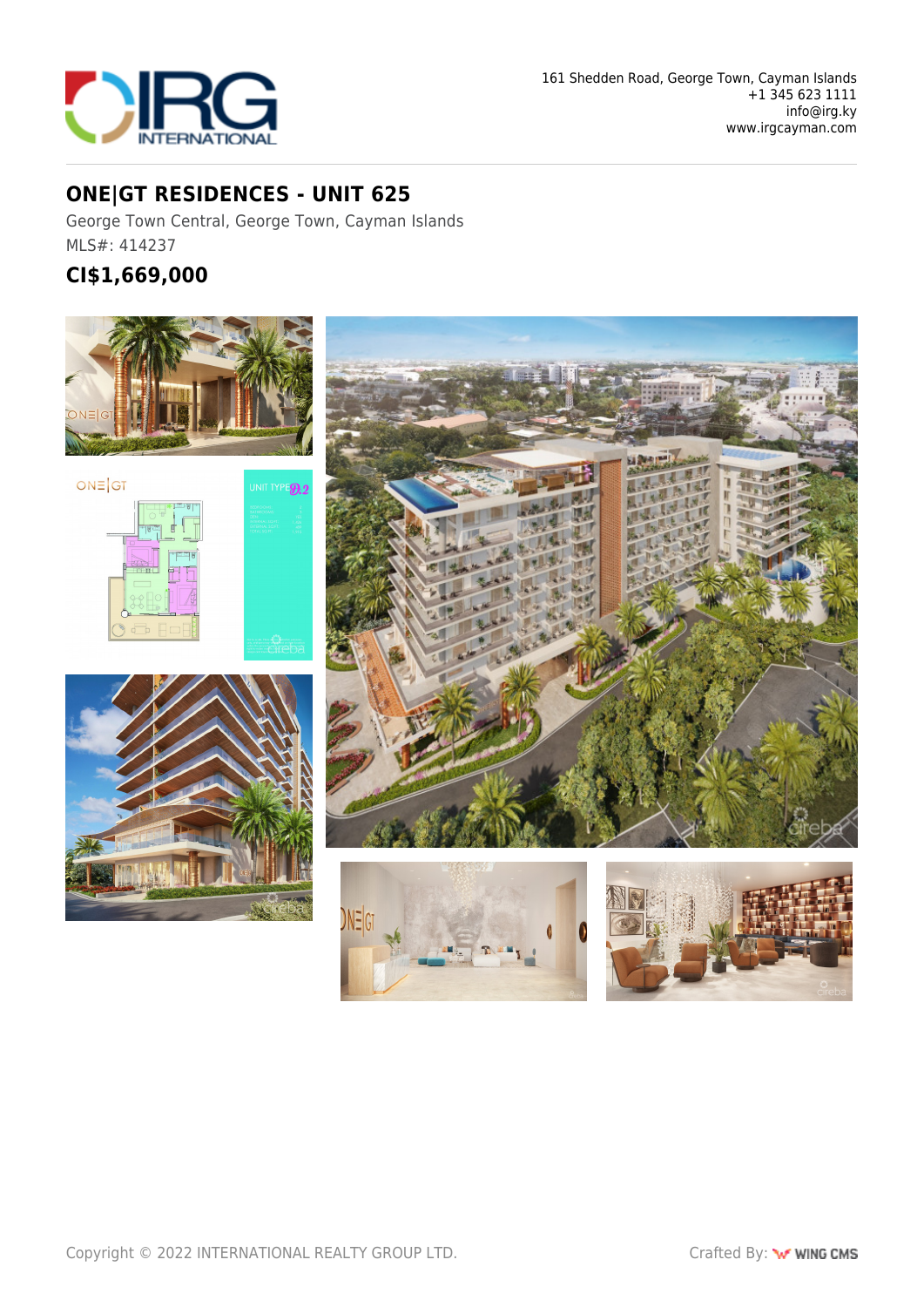Cayman's next landmark development project, known as ONE|GT, fuses the very best of contemporary urban living from around the world - from the vibrant rooftop beach clubs of Miami and LA, to the local piazzas and street cafés of Europe, and of course exquisite Caribbean artistic flair. Comprising a 175-suite boutique hotel and luxury residences, with amazing on-site amenities, ONE|GT is located at the edge of central George Town, on Goring Avenue, directly behind Bayshore Mall. With amazing on-site amenities, ONE|GT will be the capital's first ten-storey structure, rising to 144' above ground level and offering spectacular multi-aspect views. Its eleventh floor "Sky Club" with its unique infinity edge pool, private cabanas, bar & grille, yoga, treatment, and event areas, will bring a new level of sophisticated enjoyment to our islands, whilst its "signature" restaurant, grand café, and many other amenities will ensure owners, tenants and guests can enjoy ONE|GT to the fullest. There will also be a private residents' pool, full gym, and separate residents' entrance, along with onsite covered and valet parking and owner storage units available. Owners will also enjoy very solid returns on investment from ONE|GT's rental programs or can choose to rent their units on the open market. Estimated completion date is late 2024. Enjoy truly "elevated modern island living" at ONE|GT and invest now before prices elevate too! Unit Type D.2 This two bedroom plus oversized den suite is one of our most versatile residences. Three ensuite bathrooms, a large utility room and a spacious wrap-around terrace make it perfect for family living, or hosting guests. The unit has a full kitchen, with center aisle and a large living/dining area, creating great indoor/outside living opportunities. Enjoy truly "elevated modern island living" at ONE|GT and invest now before prices elevate too!

### **Essential Information**

| <b>Type</b>                   | <b>Status</b>  | <b>MLS</b>                | Listing Type  |
|-------------------------------|----------------|---------------------------|---------------|
| <b>Residential (For Sale)</b> | <b>Current</b> | 414237                    | <b>Condos</b> |
| <b>Key Details</b>            |                |                           |               |
| <b>Bed</b>                    | <b>Bath</b>    | <b>Block &amp; Parcel</b> | Year Built    |
| $\overline{2}$                | 3              | 14BH, 167UNIT625          | 2022          |

Copyright © 2022 INTERNATIONAL REALTY GROUP LTD. Crafted By: www.company.com